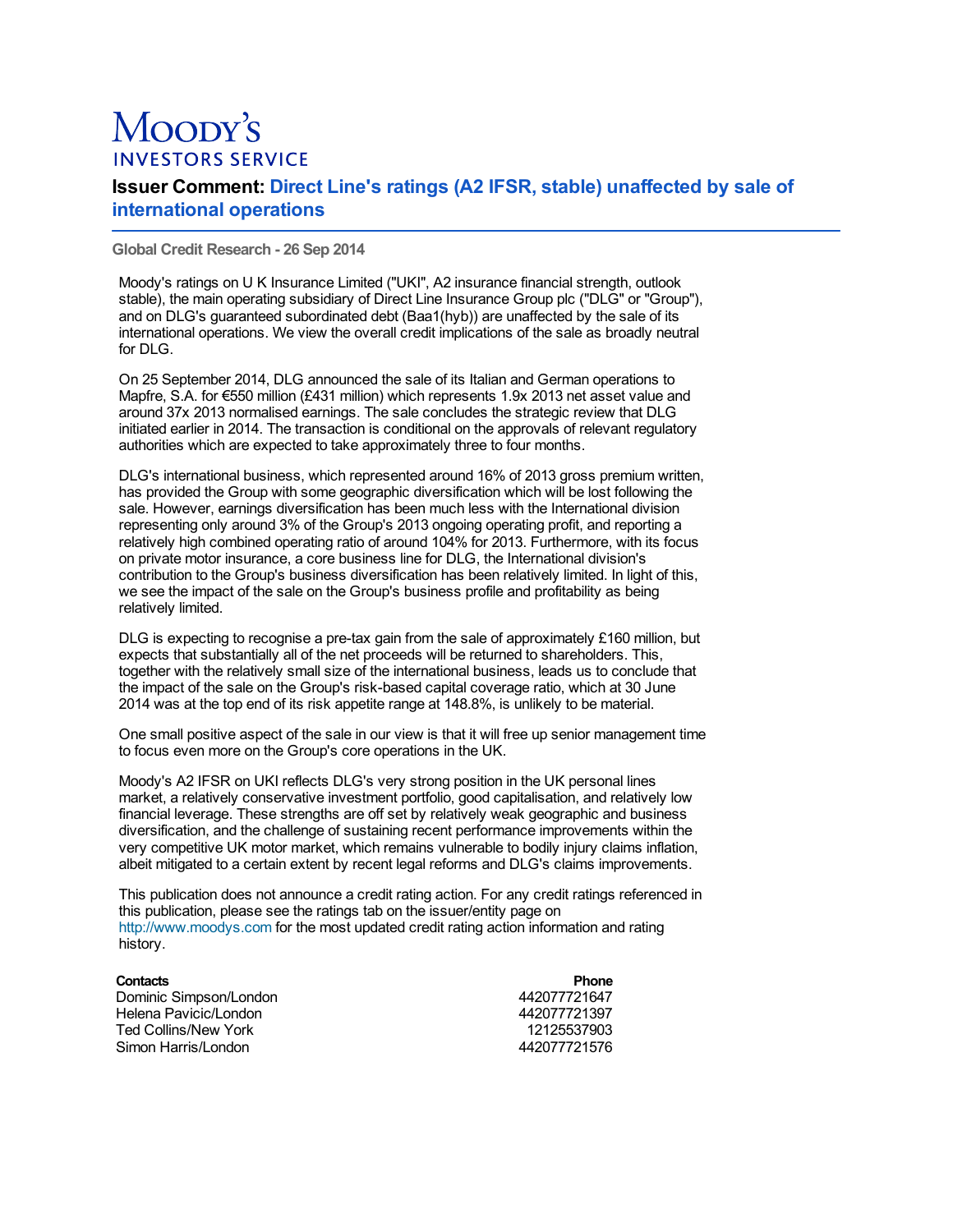

© 2014 Moody's Corporation, Moody's Investors Service, Inc., Moody's Analytics, Inc. and/or their licensors and affiliates (collectively, "MOODY'S"). All rights reserved.

**CREDIT RATINGS ISSUED BY MOODY'S INVESTORS SERVICE, INC. ("MIS") AND ITS AFFILIATES ARE MOODY'S CURRENT OPINIONS OF THE RELATIVE FUTURE CREDIT RISK OF ENTITIES, CREDIT COMMITMENTS, OR DEBT OR DEBT-LIKE SECURITIES, AND CREDIT RATINGS AND RESEARCH PUBLICATIONS PUBLISHED BY MOODY'S ("MOODY'S PUBLICATION") MAY INCLUDE MOODY'S CURRENT OPINIONS OF THE RELATIVE FUTURE CREDIT RISK OF ENTITIES, CREDIT COMMITMENTS, OR DEBT OR DEBT-LIKE SECURITIES. MOODY'S DEFINES CREDIT RISK AS THE RISK THAT AN ENTITY MAY NOT MEET ITS CONTRACTUAL, FINANCIAL OBLIGATIONS AS THEY COME DUE AND ANY ESTIMATED FINANCIAL LOSS IN THE EVENT OF DEFAULT. CREDIT RATINGS DO NOT ADDRESS ANY OTHER RISK, INCLUDING BUT NOT LIMITED TO: LIQUIDITY RISK, MARKET VALUE RISK, OR PRICE VOLATILITY. CREDIT RATINGS AND MOODY'S OPINIONS INCLUDED IN MOODY'S PUBLICATIONS ARE NOT STATEMENTS OF CURRENT OR HISTORICAL FACT. MOODY'S PUBLICATIONS MAY ALSO INCLUDE QUANTITATIVE MODEL-BASED ESTIMATES OF CREDIT RISK AND RELATED OPINIONS OR COMMENTARY PUBLISHED BY MOODY'S ANALYTICS, INC. CREDIT RATINGS AND MOODY'S PUBLICATIONS DO NOT CONSTITUTE OR PROVIDE INVESTMENT OR FINANCIAL ADVICE, AND CREDIT RATINGS AND MOODY'S PUBLICATIONS ARE NOT AND DO NOT PROVIDE RECOMMENDATIONS TO PURCHASE, SELL, OR HOLD PARTICULAR SECURITIES. NEITHER CREDIT RATINGS NOR MOODY'S PUBLICATIONS COMMENT ON THE SUITABILITY OF AN INVESTMENT FOR ANY PARTICULAR INVESTOR. MOODY'S ISSUES ITS CREDIT RATINGS AND PUBLISHES MOODY'S PUBLICATIONS WITH THE EXPECTATION AND UNDERSTANDING THAT EACH INVESTOR WILL, WITH DUE CARE, MAKE ITS OWN STUDY AND EVALUATION OF EACH SECURITY THAT IS UNDER CONSIDERATION FOR PURCHASE, HOLDING, OR SALE.**

MOODY'S CREDIT RATINGS AND MOODY'S PUBLICATIONS ARE NOT INTENDED FOR USE BY RETAIL INVESTORS AND IT WOULD BE RECKLESS FOR RETAIL INVESTORS TO CONSIDER MOODY'S CREDIT RATINGS OR MOODY'S PUBLICATIONS IN MAKING ANY INVESTMENT DECISION. IF IN DOUBT YOU SHOULD CONTACT YOUR FINANCIAL OR OTHER PROFESSIONAL ADVISER.

ALL INFORMATION CONTAINED HEREIN IS PROTECTED BY LAW, INCLUDING BUT NOT LIMITED TO, COPYRIGHT LAW, AND NONE OF SUCH INFORMATION MAY BE COPIED OR OTHERWISE REPRODUCED, REPACKAGED, FURTHER TRANSMITTED, TRANSFERRED, DISSEMINATED, REDISTRIBUTED OR RESOLD, OR STORED FOR SUBSEQUENT USE FOR ANY SUCH PURPOSE, IN WHOLE OR IN PART, IN ANY FORM OR MANNER OR BY ANY MEANS WHATSOEVER, BY ANY PERSON WITHOUT MOODY'S PRIOR WRITTEN CONSENT.

All information contained herein is obtained by MOODY'S from sources believed by it to be accurate and reliable. Because of the possibility of human or mechanical error as well as other factors, however, all information contained herein is provided "AS IS" without warranty of any kind. MOODY'S adopts all necessary measures so that the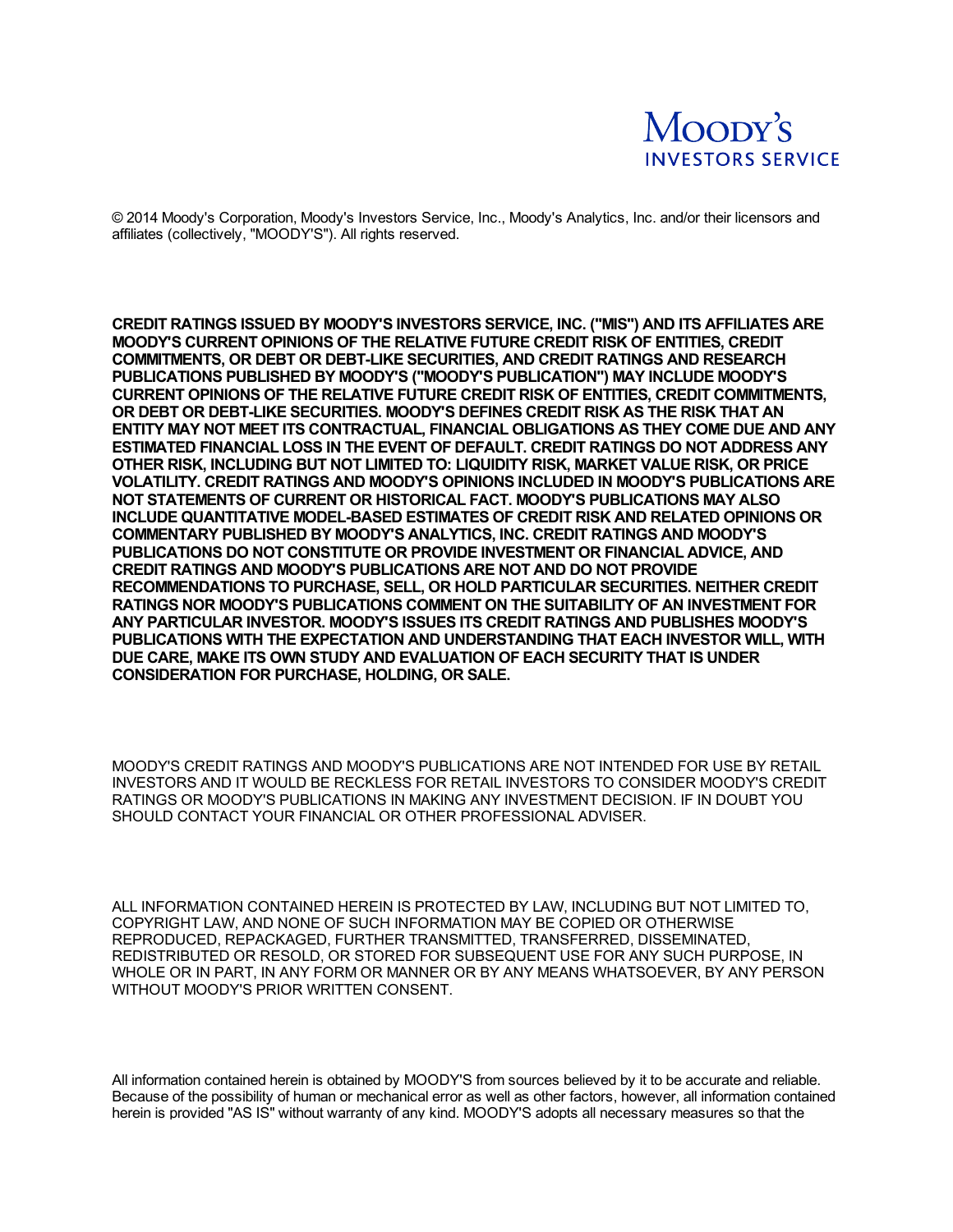herein is provided "AS IS" without warranty of any kind. MOODY'S adopts all necessary measures so that the information it uses in assigning a credit rating is of sufficient quality and from sources MOODY'S considers to be reliable including, when appropriate, independent third-party sources. However, MOODY'S is not an auditor and cannot in every instance independently verify or validate information received in the rating process or in preparing the Moody's Publications.

To the extent permitted by law, MOODY'S and its directors, officers, employees, agents, representatives, licensors and suppliers disclaim liability to any person or entity for any indirect, special, consequential, or incidental losses or damages whatsoever arising from or in connection with the information contained herein or the use of or inability to use any such information, even if MOODY'S or any of its directors, officers, employees, agents, representatives, licensors or suppliers is advised in advance of the possibility of such losses or damages, including but not limited to: (a) any loss of present or prospective profits or (b) any loss or damage arising where the relevant financial instrument is not the subject of a particular credit rating assigned by MOODY'S.

To the extent permitted by law, MOODY'S and its directors, officers, employees, agents, representatives, licensors and suppliers disclaim liability for any direct or compensatory losses or damages caused to any person or entity, including but not limited to by any negligence (but excluding fraud, willful misconduct or any other type of liability that, for the avoidance of doubt, by law cannot be excluded) on the part of, or any contingency within or beyond the control of, MOODY'S or any of its directors, officers, employees, agents, representatives, licensors or suppliers, arising from or in connection with the information contained herein or the use of or inability to use any such information.

NO WARRANTY, EXPRESS OR IMPLIED, AS TO THE ACCURACY, TIMELINESS, COMPLETENESS, MERCHANTABILITY OR FITNESS FOR ANY PARTICULAR PURPOSE OF ANY SUCH RATING OR OTHER OPINION OR INFORMATION IS GIVEN OR MADE BY MOODY'S IN ANY FORM OR MANNER **WHATSOEVER** 

MIS, a wholly-owned credit rating agency subsidiary of Moody's Corporation ("MCO"), hereby discloses that most issuers of debt securities (including corporate and municipal bonds, debentures, notes and commercial paper) and preferred stock rated by MIS have, prior to assignment of any rating, agreed to pay to MIS for appraisal and rating services rendered by it fees ranging from \$1,500 to approximately \$2,500,000. MCO and MIS also maintain policies and procedures to address the independence of MIS's ratings and rating processes. Information regarding certain affiliations that may exist between directors of MCO and rated entities, and between entities who hold ratings from MIS and have also publicly reported to the SEC an ownership interest in MCO of more than 5%, is posted annually at [www.moodys.com](https://www.moodys.com/) under the heading "Shareholder Relations — Corporate Governance — Director and Shareholder Affiliation Policy."

For Australia only: Any publication into Australia of this document is pursuant to the Australian Financial Services License of MOODY'S affiliate, Moody's Investors Service Pty Limited ABN 61 003 399 657AFSL 336969 and/or Moody's Analytics Australia Pty Ltd ABN 94 105 136 972 AFSL 383569 (as applicable). This document is intended to be provided only to "wholesale clients" within the meaning of section 761G of the Corporations Act 2001. By continuing to access this document from within Australia, you represent to MOODY'S that you are, or are accessing the document as a representative of, a "wholesale client" and that neither you nor the entity you represent will directly or indirectly disseminate this document or its contents to "retail clients" within the meaning of